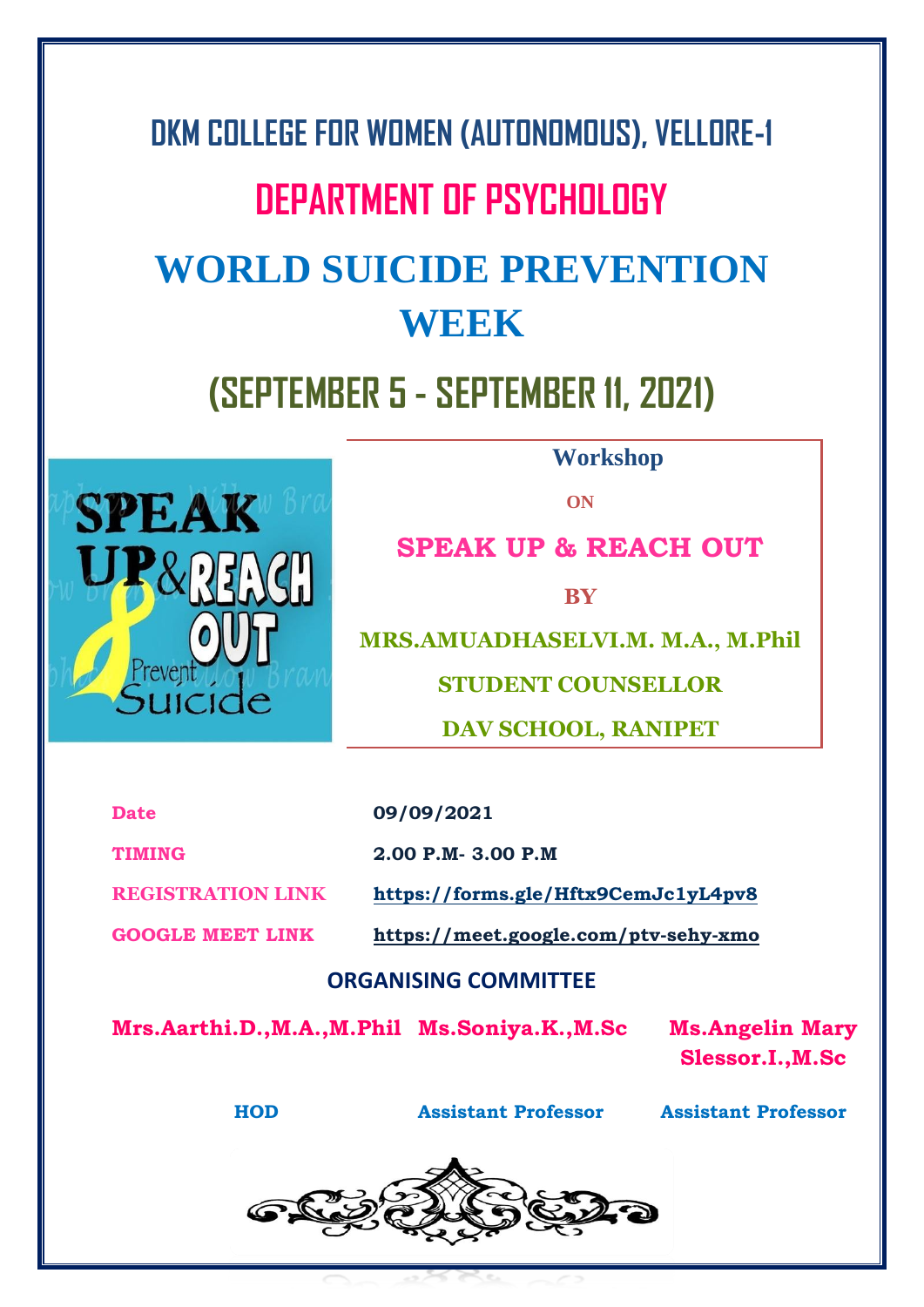#### **DKM College for Women (Autonomous), Vellore-1**

## **DEPARTMENT OF PSYCHOLOGY**

#### **ONLINE WORKSHOP (2021-2022)**

| <b>Event</b>        | <b>World Suicide prevention week</b>               |
|---------------------|----------------------------------------------------|
| <b>Date</b>         | 09.09.2021                                         |
| <b>Session</b>      | 2.00 p.m to $3.00$ p.m                             |
| <b>Venue</b>        | Google meet                                        |
|                     | https://meet.google.com/ptv-sehy-xmo               |
| <b>Title</b>        | Speak up and Reach out                             |
| <b>Presenters</b>   | Mrs. Amudhaselvi.M                                 |
|                     | <b>Student Counselor</b>                           |
|                     | DAV School, Ranipet                                |
| <b>Total No: of</b> | 67 Internal Participants, 16 External Participants |
| <i>participants</i> |                                                    |

## **REPORT:**

On account of the event **World Suicide Prevention week, the Department has organized online workshop on the topic** *"Speak up and reach out"* **which was presented by** *Mrs.Amudhavselvi.M, student counsellor ( DAV school,Ranipet)* **between 02.00 P.M to 03.00 P.M on 09.09.21**.

Mrs.D.Aarthi, HOD of Psychology has welcomed and introduced the resource person. Wide knowledge was given to students about the warning signs, reasons and ways to treat the person who is suffering with suicidal thoughts or attempted already. The participants were also encouraged to utter positive affirmations and were given few techniques and activities to keep themselves positive and lead a happy life without negative and suicidal thoughts. The Government prescribed numbers and PDF was also shared to the participants of DKM College for Women, Marudhar Kesari Jain College, Vaniyampadi and Apollo arts and Science College,Chennai. Ms.Angelin Mary Slessor.I, Assistant Professor of Psychology was acted as Master of Ceremony and Ms.Soniya.K, Assistant Professor of Psychology has proposed the vote of thanks. The session ended at 3.00 p.m